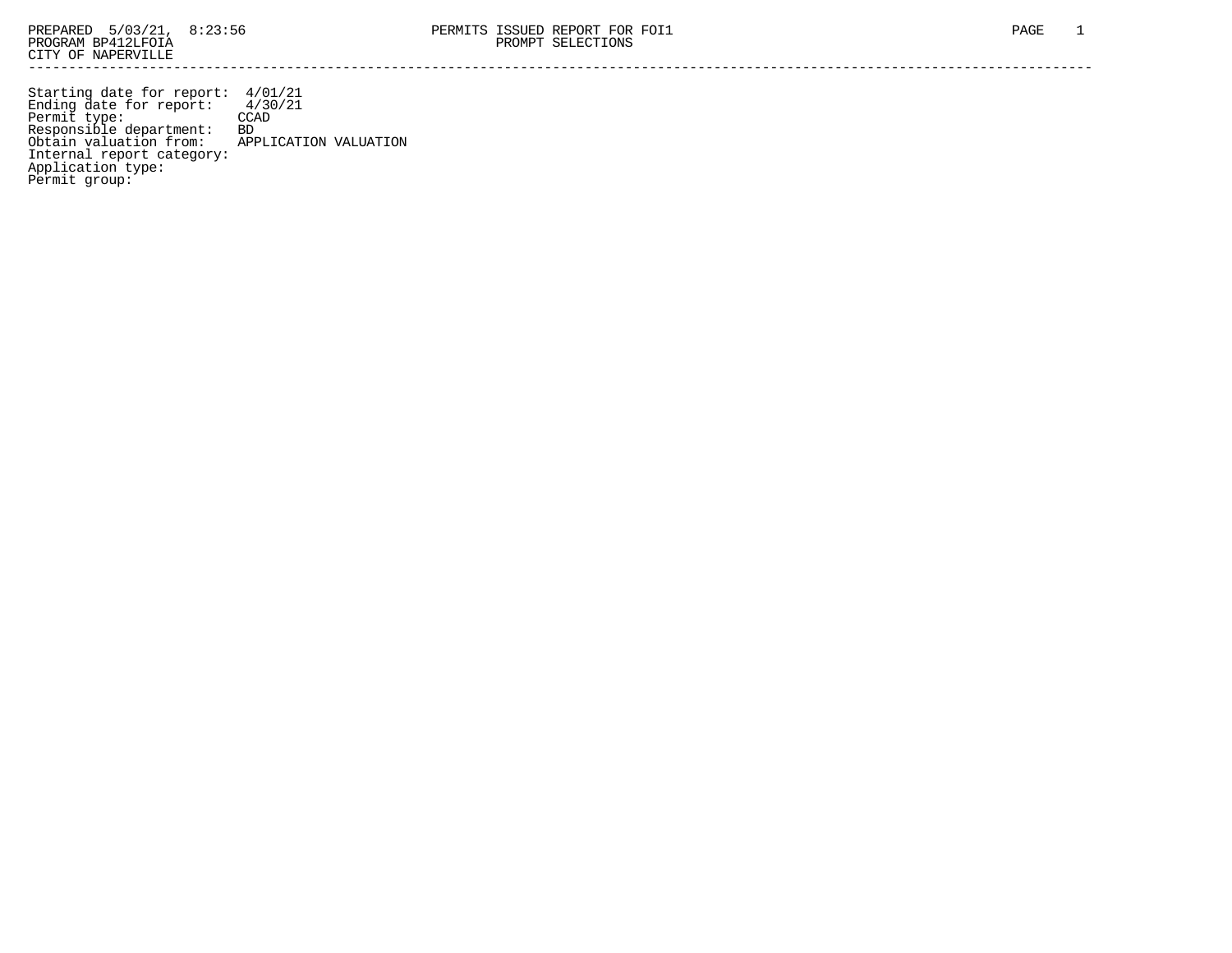## PREPARED 5/03/21, 8:23:56 PERMITS ISSUED REPORT<br>PROGRAM BP412LFOI1 PAGE 1 PROGRAM BP412LFOI1 4/01/21 THRU 4/30/21 CITY OF NAPERVILLE **Example 20** CITY OF NAPERVILLE PERMIT TYPE - CCAD COMMERCIAL - CAD OBTAINED VALUATION FROM APPLICATION VALUATION

| APPLICATION APPLICATION TYPE AND DESCRIPTION<br>DATE<br>VALUATION                                                                                                                                                                                                                                                                                                                                                                                                                      | Parcel Number<br>Alternate ID Code | PROPERTY OWNER/<br>CONTRACTOR                                 |
|----------------------------------------------------------------------------------------------------------------------------------------------------------------------------------------------------------------------------------------------------------------------------------------------------------------------------------------------------------------------------------------------------------------------------------------------------------------------------------------|------------------------------------|---------------------------------------------------------------|
| 20-00004556 CAL COMMERCIAL ALTERATION/REPAIR (NO NEW SQ FTG) 300 E OGDEN AV 302                                                                                                                                                                                                                                                                                                                                                                                                        |                                    |                                                               |
| $---------$ 12/02/20 \$30000<br>Contractor #: 630-740-6563                                                                                                                                                                                                                                                                                                                                                                                                                             |                                    | D-08073160010000N426 -55 SEQUOIA GENERAL CONSTRUCTION         |
| $\begin{array}{cccc} \texttt{STRUCTURE} & - & 000 & 000 & \texttt{BULDING SUBTRACTION} \\ \texttt{PERMIT TYPE} & - & \texttt{CCAD} & 00 & \texttt{COMMERCLAL} & - & \texttt{CAD} \\ \end{array} \qquad \begin{array}{cccc} \texttt{ISSUE} & \texttt{DATE} \\ \texttt{4/26/21} \\ \texttt{4/26/21} \\ \end{array} \qquad \begin{array}{cccc} \texttt{SUECONFRACTOR(S)} \\ \texttt{PHOENIX CONSTRUCTION SERVICES} \\ \texttt{DONALY ROOFING} \end{array}$<br>------------                |                                    |                                                               |
| 20-00004758 CAL COMMERCIAL ALTERATION/REPAIR (NO NEW SQ FTG) 1951 W JEFFERSON AV                                                                                                                                                                                                                                                                                                                                                                                                       |                                    |                                                               |
| $--------- 12/30/20$ \$39270<br>Contractor #: 262-504-6149                                                                                                                                                                                                                                                                                                                                                                                                                             |                                    |                                                               |
| STRUCTURE - 000 000 TARGET<br>TRUCTURE - 000 000 TARGET<br>PERMIT TYPE -     CCAD 00 COMMERCIAL - CAD<br>------------                                                                                                                                                                                                                                                                                                                                                                  | ISSUE DATE<br>4/07/21              | SUBCONTRACTOR (S)<br>REIN ELECTRIC, INC<br>SCHWERMAN PLUMBING |
| 21-00000541 CAL COMMERCIAL ALTERATION/REPAIR (NO NEW SQ FTG) 552 S WASHINGTON ST 224                                                                                                                                                                                                                                                                                                                                                                                                   |                                    |                                                               |
| $--------- 3/01/21$ \$46000<br>Contractor #: 630-935-4423                                                                                                                                                                                                                                                                                                                                                                                                                              |                                    | D-07242060260000N1670-99 NAPER CONTRACTORS LLC                |
| $\begin{array}{cccc} \texttt{STRUCTURE} & - & 000 & 000 & 552 \text{ } S & \texttt{WASHINGTON} & \texttt{ST} \\ \texttt{PERMIT TYPE} & - & \texttt{CCAD} & 00 & \texttt{COMMERCLAL} & - & \texttt{CAD} \\ \end{array} \qquad \begin{array}{cccc} \texttt{ISSUE} & \texttt{DATE} \\ \texttt{4/01/21} \\ \end{array} \qquad \begin{array}{cccc} \texttt{ISSUE} & \texttt{DATE} \\ \texttt{DIAZ} & \texttt{TECHNICIAN} \\ \end{array} \qquad \begin{array}{cccc} \texttt{LLC} \\ \texttt$ |                                    |                                                               |
| 21-00000544 CAL COMMERCIAL ALTERATION/REPAIR (NO NEW SQ FTG) 2656 SHOWPLACE DR                                                                                                                                                                                                                                                                                                                                                                                                         |                                    |                                                               |
| $---------$ 3/01/21 \$200000<br>Contractor #: 773-251-6612                                                                                                                                                                                                                                                                                                                                                                                                                             |                                    | W-01044100710000N1572-198  V & V DEVELOPMENT                  |
| $\begin{array}{cccc} \texttt{STRUCTURE} & - & 000 & 000 & \texttt{PARIS BISTRO} \\ \texttt{PERMIT TYPE} & - & \texttt{CCAD} & 00 & \texttt{COMMERCIAL} & - & \texttt{CAD} \\ \texttt{PERMIT TYPE} & - & \texttt{CCAD} & 00 & \texttt{COMMERCIAL} & - & \texttt{CAD} \\ \end{array}$<br>------------                                                                                                                                                                                    |                                    |                                                               |
| 21-00000575 CAL COMMERCIAL ALTERATION/REPAIR (NO NEW SO FTG) 2736 SHOWPLACE DR 112                                                                                                                                                                                                                                                                                                                                                                                                     |                                    |                                                               |
| $--------$ 3/03/21 \$750000<br>Contractor #: 708-369-7439                                                                                                                                                                                                                                                                                                                                                                                                                              |                                    | W-01044100710000N1572-198 TP LASER CONSTRUCTION               |
| $\begin{array}{cccc} \texttt{STRUCTURE} & - & 000 & 000 & \texttt{DAVE'S HOT CHICKEN} \\ \texttt{PERMIT TYPE} & - & \texttt{CCAD} & 00 & \texttt{COMMERCIAL} & - & \texttt{CAD} \\ \end{array} \hspace{1cm} \begin{array}{cccc} \texttt{ISSUE} & \texttt{DATE} \\ \texttt{4/30/21} & & \texttt{MTE} \\ \end{array} \hspace{1cm} \begin{array}{cccc} \texttt{SUBCONTRACTOR(S)} \\ \texttt{LRM PLUMBING CORP} \end{array}$<br>-----------                                                |                                    | VOLTICO CORPORATION                                           |
| 21-00000609 CAL COMMERCIAL ALTERATION/REPAIR (NO NEW SQ FTG) 32 W CHICAGO AV 102                                                                                                                                                                                                                                                                                                                                                                                                       |                                    |                                                               |
| $--------$ 3/04/21 \$25810<br>Contractor #: 630-740-6563                                                                                                                                                                                                                                                                                                                                                                                                                               |                                    | D-07134360150000N594 -84 SEQUOIA GENERAL CONSTRUCTION         |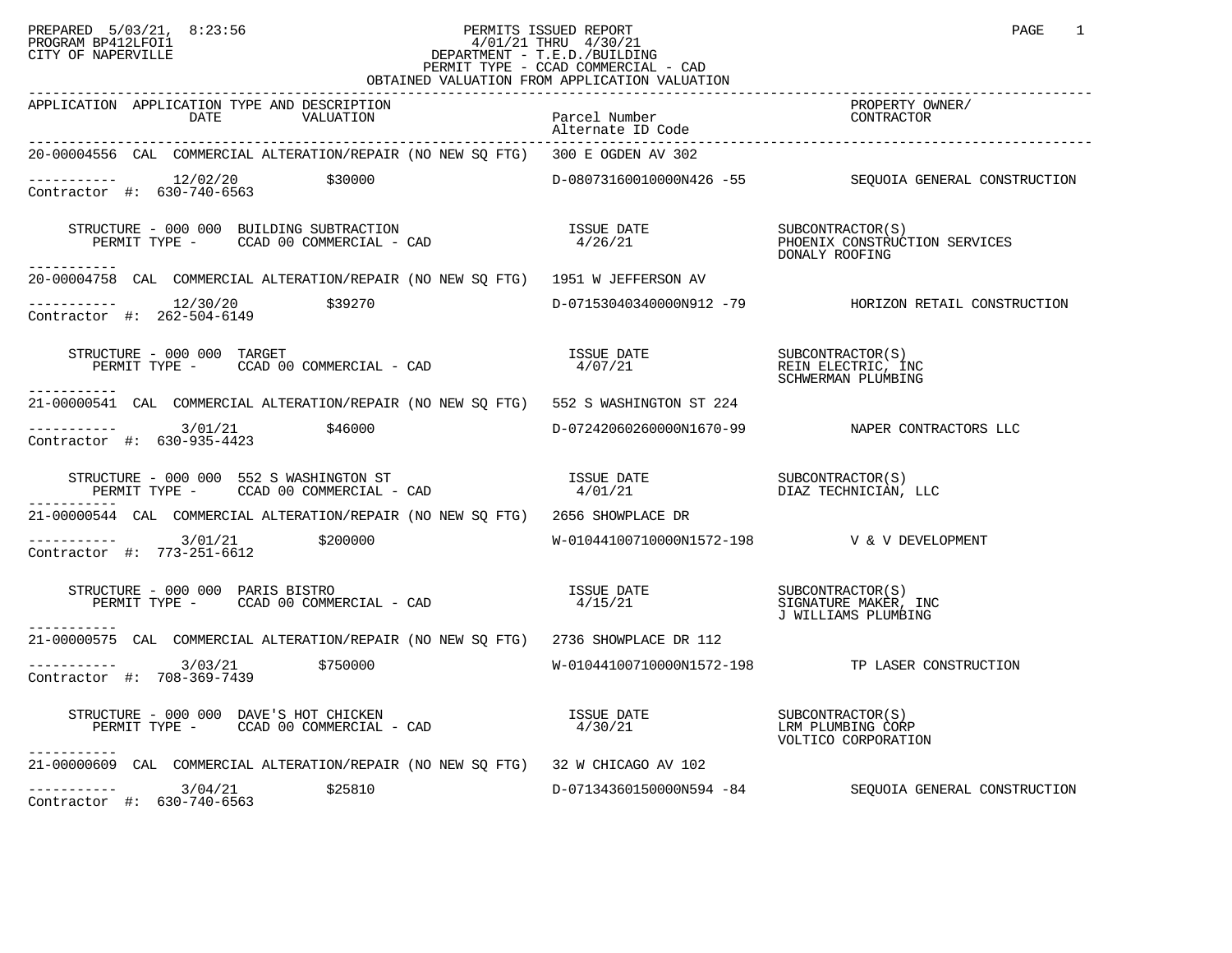## PREPARED 5/03/21, 8:23:56 PERMITS ISSUED REPORT<br>PROGRAM BP412LFOI1 PAGE 2 PROGRAM BP412LFOI1 4/01/21 THRU 4/30/21 CITY OF NAPERVILLE **Example 20** CITY OF NAPERVILLE PERMIT TYPE - CCAD COMMERCIAL - CAD OBTAINED VALUATION FROM APPLICATION VALUATION

| APPLICATION APPLICATION TYPE AND DESCRIPTION<br>DATE<br>VALUATION                                                                                                                                                                                                                                                                                                                                                                                                          | Parcel Number<br>Alternate ID Code       | PROPERTY OWNER/<br>CONTRACTOR                                                                    |
|----------------------------------------------------------------------------------------------------------------------------------------------------------------------------------------------------------------------------------------------------------------------------------------------------------------------------------------------------------------------------------------------------------------------------------------------------------------------------|------------------------------------------|--------------------------------------------------------------------------------------------------|
| 21-00000609 (CONTINUED)                                                                                                                                                                                                                                                                                                                                                                                                                                                    |                                          |                                                                                                  |
|                                                                                                                                                                                                                                                                                                                                                                                                                                                                            |                                          | GARY SPIELMAN PLUMBING                                                                           |
| ------------<br>21-00000678 CAL COMMERCIAL ALTERATION/REPAIR (NO NEW SQ FTG) 1320 N ROUTE 59 110                                                                                                                                                                                                                                                                                                                                                                           |                                          |                                                                                                  |
| $------ 3/09/21$<br>\$15000<br>Contractor #: 773-552-9131                                                                                                                                                                                                                                                                                                                                                                                                                  |                                          | D-07103140100000N1576-34 BATH AND KITCHEN EXPERTS                                                |
| $\begin{array}{cccccc} \texttt{STRUCTURE} & - & 000 & 000 & \texttt{VANILLA} & \texttt{BOX} & & & & & \\ \texttt{PERMIT TYPE} & - & \texttt{CCAD} & 00 & \texttt{COMMERCIAL} & - & \texttt{CAD} & & & & & \\ \end{array} \qquad \begin{array}{cccccc} \texttt{ISSUE} & \texttt{DATE} & & & & & \\ \texttt{SUE} & \texttt{DATE} & & & & & \\ \texttt{4/30/21} & & & & & & \texttt{PN} & \texttt{ELECTRIC INC} \\ \end{array}$<br>-----------                                |                                          |                                                                                                  |
| 21-00000787 CAL COMMERCIAL ALTERATION/REPAIR (NO NEW SO FTG) 535 E DIEHL RD 110                                                                                                                                                                                                                                                                                                                                                                                            |                                          |                                                                                                  |
| $------ 3/16/21$ \$320000<br>Contractor #: 630-749-2626                                                                                                                                                                                                                                                                                                                                                                                                                    | D-08064100010000N1343-26 TW CHICAGO      |                                                                                                  |
| STRUCTURE - 000 000 ANTRA<br>PERMIT TYPE - CCAD 00 COMMERCIAL - CAD<br>-----------                                                                                                                                                                                                                                                                                                                                                                                         |                                          | ISSUE DATE SUBCONTRACTOR(S)<br>4/02/21 EDGE ELECTRICAL SYSTEMS LLC<br>PIPELINE PLUMBING SERVICES |
| 21-00000852 CAL COMMERCIAL ALTERATION/REPAIR (NO NEW SQ FTG) 2212 FERRY RD 108                                                                                                                                                                                                                                                                                                                                                                                             |                                          |                                                                                                  |
| $--------$ 3/18/21 \$90000<br>Contractor #: 630-585-0021                                                                                                                                                                                                                                                                                                                                                                                                                   |                                          |                                                                                                  |
| $\begin{array}{cccccc} \texttt{STRUCTURE} & - & 000 & 000 & \texttt{IRON} & \texttt{GATE} & - & \texttt{COBURN} & & & \\ \texttt{PERMIT TYPE} & - & & & & & & \\ \texttt{PERMIT TYPE} & - & & & & & \\ \end{array} \hspace{-.2cm} \begin{array}{cccccc} \texttt{CAB} & \texttt{O} & \texttt{O} & \texttt{O} & \texttt{O} & \texttt{O} & \texttt{O} & \texttt{O} & \texttt{O} & \texttt{O} & \texttt{O} & \texttt{O} & \texttt{O} & \texttt{O} & \texttt{O}$<br>----------- |                                          | ON ELECTRIC INC                                                                                  |
| 21-00000870 CAL COMMERCIAL ALTERATION/REPAIR (NO NEW SQ FTG) 400 E DIEHL RD 330                                                                                                                                                                                                                                                                                                                                                                                            |                                          |                                                                                                  |
| $-$ -------- $3/19/21$ \$145000<br>Contractor #: 630-737-1018                                                                                                                                                                                                                                                                                                                                                                                                              |                                          | D-08063010150000N357 -25 41 NORTH CONTRACTORS LLC                                                |
| $\begin{array}{cccccc} \texttt{STRUCTURE} & - & 000 & 000 & \texttt{WELLS} & \texttt{FARGO} & & & & & \\ \texttt{PERMIT TYPE} & - & & \texttt{CCAD} & 00 & \texttt{COMMERCIAL} & - & \texttt{CAD} & & & & & \\ \end{array} \qquad \begin{array}{cccccc} \texttt{ISSUE} & \texttt{DATE} & & & & & \\ \texttt{MSE} & \texttt{DATE} & & & & & \\ \texttt{MDF} & \texttt{ELECTRIC} & \texttt{INC} & \texttt{INC} & \texttt{NDC} & \\ \end{array}$<br>-----------               |                                          |                                                                                                  |
| 21-00001137 CAL COMMERCIAL ALTERATION/REPAIR (NO NEW SQ FTG) 1264 E CHICAGO AV 102                                                                                                                                                                                                                                                                                                                                                                                         |                                          |                                                                                                  |
| $-$ -------- $4/02/21$ \$55000<br>Contractor #: 847-584-1963                                                                                                                                                                                                                                                                                                                                                                                                               | D-08173030220000N79 -87 RM SERVICES INC. |                                                                                                  |